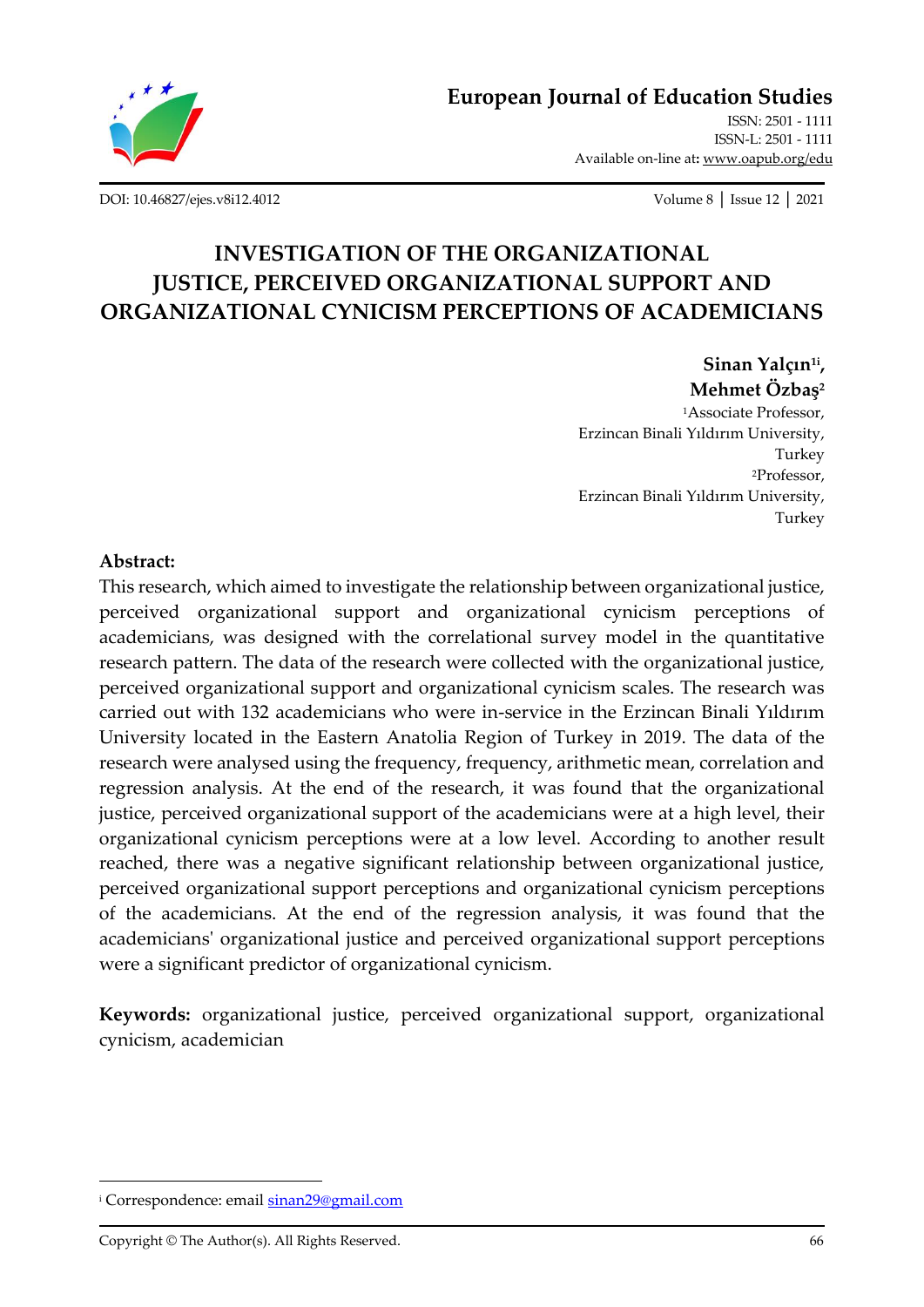### **1. Introduction**

The increasing rate of change in today's world has made the adaptation of organizations to this change inevitable. The changes in local and global markets with the social and individual demands affect the organizations in every aspect. The organizations and living organisms have to adapt the change, prepare themselves for new situations and conditions. The reason for the existence of the organizations is their purpose. Organizations try to achieve their purpose. The purpose of the organizations is built upon the needs. Organizations, which cannot meet the needs and expectations of society and individuals, cannot survive. Therefore, organizations must perform change and transformation successfully following new environments. The behaviour of organizations to catch the change is one of the most important features that organizations should have today. As in all other organizations, even the education organizations aim to meet the needs and expectations of the society and individual by following the quick change. Meeting these expectations is realized both through the successful realization of education and training and by ensuring peace and justice among the staff of the organization. For organizational purposes to be achieved, organizational staff must work together in harmony for the success and dynamics of the organization (Güneş and Buluç, 2012).

Many factors such as awards and punishments distributed within the organization, communication of the staff with each other, application of the rules and wages at the end of the work performed to differentiate the staff perceptions of organizational justice. The negative attitude of staff in organizational justice perceptions negatively affects their organizational behaviour (Özdevecioğlu, 2003).

For an organization to achieve its purpose, in other words, to be successful, the most important element is the human resource in the organization. Organizations with qualified human resources have advantageous positions. The possibility of organizations to maintain these advantages depends on the continuation of qualified human resources. The fact that staff continue in the organization is related to meeting their expectations and needs in their organizational life. Factors such as the high commitment of staff towards organizational and perception of organizational justice can be considered among the crucial factors that ensure the continuity of qualified human resources in organizations.

# **2. Organizational Justice**

The concept of justice is an important concept that affects and directs the relationships between individuals. If it is considered in terms of the organizations, justice can be considered as an important factor in terms of keeping the human resources in the organization in the relations between management-staff, staff -staff . Staff regard whether they are treated fairly and whether their needs and expectations in return for their performance for the organization are met or not. They consider the issues such as wage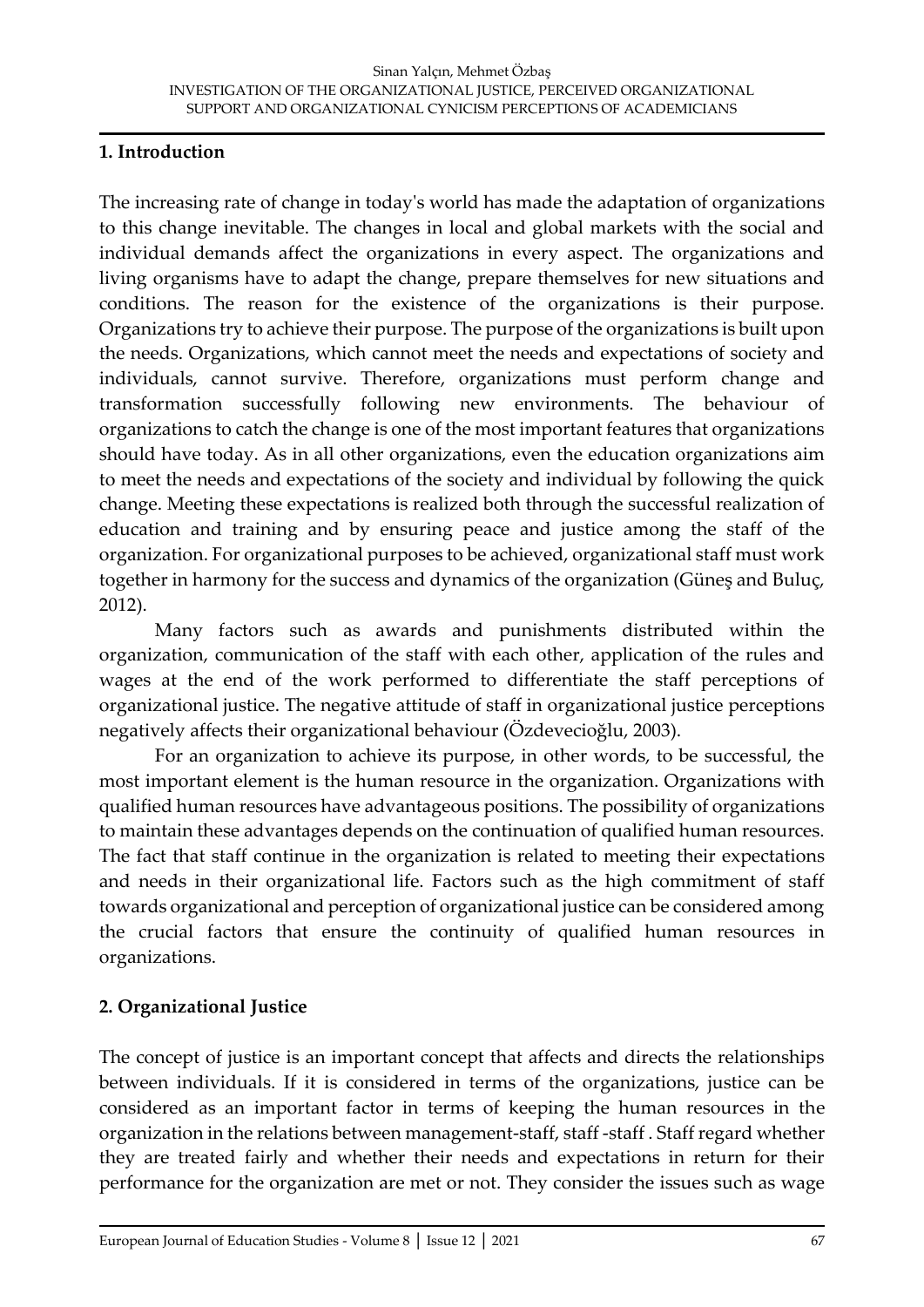and promotion, which are the equivalent of their efforts, with the concept of justice and make their evaluations accordingly. Thus, they identify their perceptions of organizational justice.

Organizational justice can be defined as "*the way that staff perceive how rewards and penalties are applied within the organization, how decision-making processes related to the implementation of rewards and punishments are operated*" (İçerli, 2010). According to another definition, the organizational justice is explained as a set of rules and social norms regarding the distribution of organizational resources, the criteria taken into account in determining these distribution decisions, and how interpersonal behaviours during the execution of these procedures should be (Çakmak, 2005).

One of the vital factors in the performance of staff for organizational purposes, ensuring staff continuity, and increasing the staff productivity is the high perception of justice in the organization. Staff struggle for the organization as their perception of organizational justice increases and they continue to be a volunteer in the organization. As a result of this, the staff can fulfil the performance expected of them. Otherwise, the staff with low loyalty, low level of identification with the organization, thus increasing behaviour to leave the organization to emerge (Örücü and Özafşaroğlu, 2013).

The concept of organizational justice is generally described under 3 headings in the literature. Staff's perception of justice regarding the distribution of resources is named as *distributional justice*, the perception of justice regarding the decisions taken during the distribution of resources as *procedural justice*, and the interaction of staff in the same and different positions in the organization with each other as *interactional justice* (Camerman, Cropanzano and Vandanberghe, 2007; Colquitt and Greenberg, 2003: 165; Trans: Bal, 2014)

### **3. Organizational Cynicism**

The concept of cynicism, which first appeared as a negative reaction of people against unethical behaviours in Ancient Greece (Bedük, 2014), expresses the negative attitudes of individuals emerging as a result of the behaviours demonstrated by individuals today (Akdemir, Kırmızıgül and Zengin, 2016). Although cynicism has many definitions in terms of different disciplines, it can be explained as the belief that it does not trust the intentions of others and does not reflect the main characters of those concerned (Helvacı and Çetin, 2012). People who think that individuals only take care of their interests and who consider everyone to be self-interested in this direction are defined as "cynic" and the idea of trying to explain this situation is called as "cynicism" (Karacaoğlu and İnci, 2012).

Organizations are forced to change by external factors to perceive the changes occurring in their environment. Organizational change efforts may negatively affect staff's behaviour within the organization (Tokgöz and Yılmaz, 2008).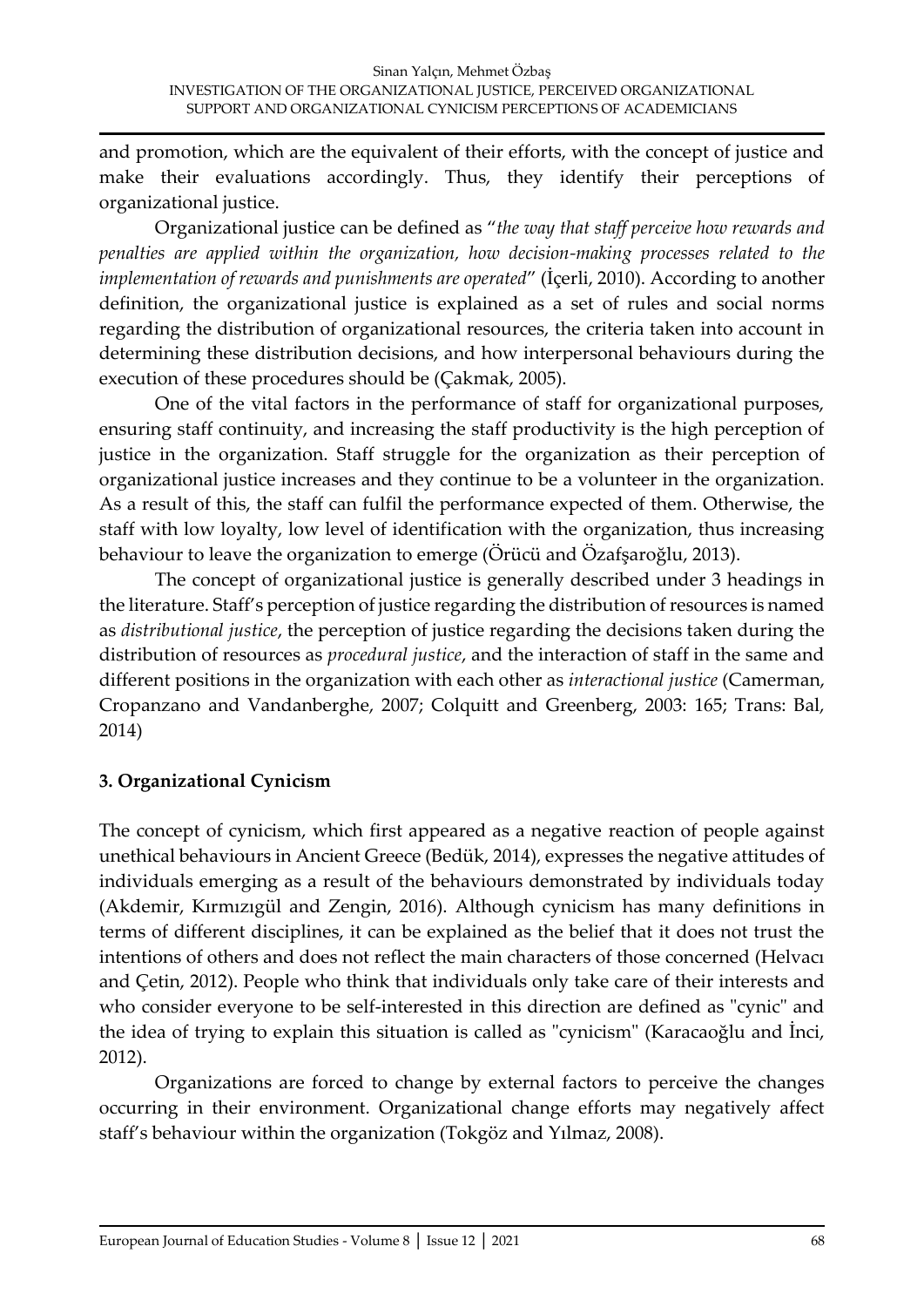Cynicism can be regarded as a negative attitude that people take to gain interest in groups, order or organization (Andersson, 1996). The demonstration of cynical behaviours against the organization is referred to as organizational cynicism. Organizational cynicism emerges when the staff have negative thoughts about their organizations (Karacaoğlu and İnce 2013: Torun and Üçok, 2014). At the background of the organizational cynicism concept, there is the belief that organizations are devoid of concepts such as truth, honesty and justice (Torun and Üçok, 2014).

The emergence of organizational cynicism brings with it many problems such as hopelessness, distrust and disappointment (Andersson and Bateman, 1997; Byne and Hochwarter, 2007). These feelings emerging among the staff can negatively affect the organizational beliefs as well as the performance of the staff. It is an important issue for organizations to recognize the cynical attitudes and behaviours that arise in the organization and to manage this situation successfully (Tokgöz and Yılmaz, 2008).

### **4. Perceived Organizational Support**

For the staff to work effectively and efficiently in the organization, they must first feel safe and perceive themselves as part of the organization (Demir, 2010). Ensuring that staff struggle for the organization is among the primary duties of organization managers. Managers can ensure that staff create a performance for the organization by creating appropriate working conditions for staff , making staff feel that they are a valuable member of the organization, and providing them with the necessary support (Eisenberger, Huntington, Hutchison and Sowa, 1986; Trans. Giray and Şahin, 2012).

Organizational support can be defined as being aware of the staff's contributions to the organization and paying attention to their well-being (Akın, 2008). Organizations that support their staff value them, emphasize that they are important for the organization, care about their staff's expectations and needs, and create a suitable working environment and conditions for their staff. Thanks to this, organizations can ensure that their staff gather around organizational goals, enabling them to demonstrate the performance required for organizational goals.

### **5. Method**

The quantitative research pattern was employed in this research, which aimed to investigate the relationship between organizational justice, perceived organizational support and organizational cynicism perceptions of academicians. The research was designed with the correlational survey model.

### **5.1 Study Group**

The study group of the research consisted of 132 academicians who were in-service in the Erzincan Binali Yıldırım University located in the Eastern Anatolia Region of Turkey in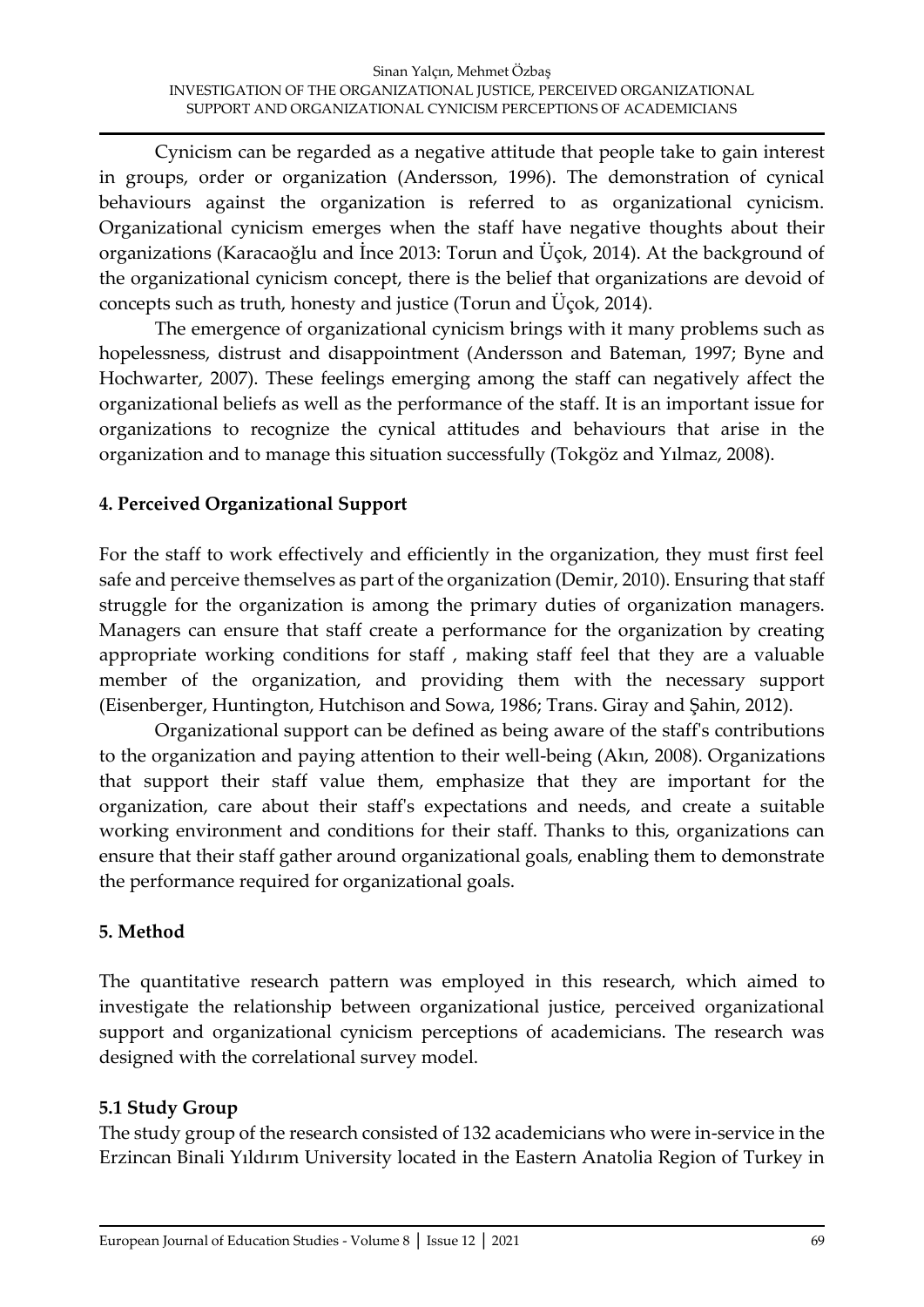2019. The demographic information of the academics participated in the research is presented in Table 1 below.

| <b>Topics</b>          |      | 1              | $\overline{2}$ | <b>rasic 1.</b> Bentographic muonnation<br>3 | 4         | 5        | Total |
|------------------------|------|----------------|----------------|----------------------------------------------|-----------|----------|-------|
|                        |      |                |                |                                              |           |          |       |
| Gender                 |      | Male           | Female         |                                              |           |          |       |
|                        | η    | 103            | 29             |                                              |           |          | 132   |
|                        | $\%$ | 78             | 22             |                                              |           |          | 100   |
| <b>Degree</b>          |      | Prof           | Assoc.         | Dr. Lec                                      | Res. Asst | Lecturer |       |
|                        | η    | 9              | 22             | 51                                           | .34       | 16       | 132   |
|                        | $\%$ | 6,8            | 16,7           | 38,6                                         | 25,8      | 12,1     | 100   |
| Age                    |      | 20-30          | 31-40          | 41-50                                        | $51+$     |          |       |
|                        | η    | 26             | 60             | 26                                           | 20        |          | 132   |
|                        | $\%$ | 19,7           | 45,5           | 19,7                                         | 15,2      |          | 100   |
| <b>In-service Year</b> |      | $1-5$          | $6 - 10$       | $11 - 15$                                    | $16 - 20$ | $21 -$   |       |
|                        | η    | 40             | 36             | 19                                           | 10        | 27       | 132   |
|                        | $\%$ | 30.3           | 27,3           | 14,4                                         | 7,6       | 20,5     | 100   |
| <b>Marital Status</b>  |      | <b>Married</b> | Single         |                                              |           |          |       |
|                        | η    | 97             | 35             |                                              |           |          | 132   |
|                        | $\%$ | 73,5           | 26,5           |                                              |           |          | 100   |

**Table 1:** Demographic Information

## **5.2 Data Collection Tools a. Organizational Justice Scale**

The "Organizational Justice Scale", which was developed by Niehoff and Moorman (1993), was used to determine staff' perceptions of organizational justice in this research. There are three sub-dimensions on this scale which consists of 20 items in total. The interactional justice dimension consists of 9 items, procedural justice consists of 6 items, and the distributional justice dimension consists of 5 items. Polat (2007) performed the Turkish adaptation of the scale.

# **b. Perceived Organizational Support Scale**

To determine the organizational support perceptions of the staff, the scale, which was developed by Eisenberger et al., (1986) and shortened to 10 questions by Stassen and Ursel (2009), was applied. Akkoç, Çalışkan and Turunç (2012) translated the scale, which was prepared as in the 5 points Likert type, into Turkish. The scale is single-dimensional and consists of 10 items.

# **c. Organizational Cynicism Scale**

The scale named "Organizational Cynicism" developed by Brandes, Dharwadkar and Dean (1999) was adapted into Turkish by the study Kalağan (2009). The scale consists of 13 items and 3 dimensions and is arranged according to a 5-point Likert scale. Dimensions included in the scale; cognitive, affective and behavioral dimensions. 1.-5. items cognitive dimension, 6.-9. items affective dimension and 10.-13. items represent the behavioral dimension. 5-point Likert type scale; It was scored as "5 = Agree", "4 = Agree", "3 = Partially Agree", "2 = Disagree", "1 = Never Agree". The reliability of the scale was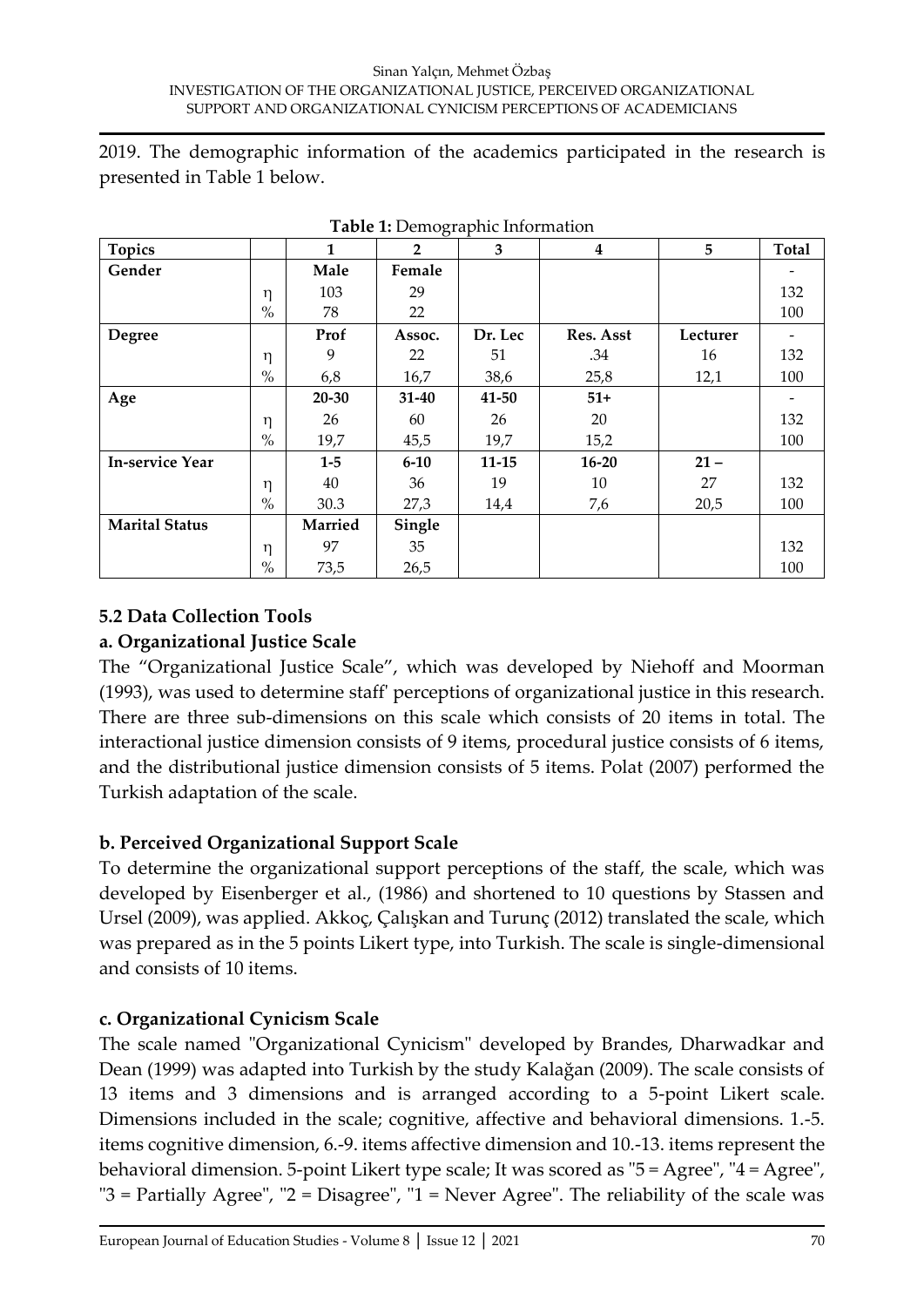calculated with the Cronbach Alpha Internal Consistency Coefficient. As a result of the calculation, the Cronbach's Alpha Coefficient was determined as .91 for the cognitive dimension, .90 for the affective dimension, .96 for the behavioral dimension and .74 for the overall scale. Looking at these results, it can be said that the Turkish version of the Organizational Cynicism Scale is valid and reliable.

### **5.3 Analysis of the Data**

The normality assumption test was applied to determine whether the data obtained from the research provides normal distribution. As a result of the analysis, it has been determined that the data showed normal distribution. Information regarding the normal distribution of the data is presented in Table 2. After the data were found to be normally distributed, analyses were carried out in line with the sub-problems of the research. In the analysis of the data, the correlation and regression analysis were performed through the SPSS package program. The results of the analysis are presented in the findings section.

| <b>Dimensions</b>                | <b>Skewness</b> | Kurtosis |
|----------------------------------|-----------------|----------|
| Organizational Justice           | $-.050$         | -,595    |
| Procedural justice               | ,060            | -,381    |
| Distributional justice           | $-214$          | $-0.470$ |
| Interactional justice            | $-0.328$        | $-0.518$ |
| Perceived Organizational Support | $-130$          | $-201$   |
| Organizational Cynicism          | .178            | $-0.406$ |
| Cognitive cynicism               | ,274            | $-0.381$ |
| Affective cynicism               | ,901            | .611     |
| Behavioural cynicism             | $-289$          | $-640$   |

**Table 2:** Normality Test Results

### **6. Findings**

In this part of the research, the findings gathered from the analysis of the data and interpretations handled related to these data are included.

| and Organizational Cynic i creeption Levels of the Academicians |     |      |     |  |  |  |  |
|-----------------------------------------------------------------|-----|------|-----|--|--|--|--|
|                                                                 | N   | x    | Sd  |  |  |  |  |
| Perceived organizational support                                | 132 | 3,40 | ,64 |  |  |  |  |
| Organizational justice                                          | 132 | 3,63 | ,69 |  |  |  |  |
| Distributional justice                                          | 132 | 3,80 | ,72 |  |  |  |  |
| Interactional justice                                           | 132 | 3,80 | ,83 |  |  |  |  |
| Procedural justice                                              | 132 | 3,21 | ,86 |  |  |  |  |
| Organizational Cynicism                                         | 132 | 2.51 | ,68 |  |  |  |  |
| Cognitive cynicism                                              | 132 | 2,77 | ,84 |  |  |  |  |
| Affective cynicism                                              | 132 | 2,02 | ,89 |  |  |  |  |
| Behavioural cynicism                                            | 132 | 2,70 | ,83 |  |  |  |  |

**Table 3:** The Organizational Justice, Perceived Organizational Support and Organizational Cynic Perception Levels of the Academicians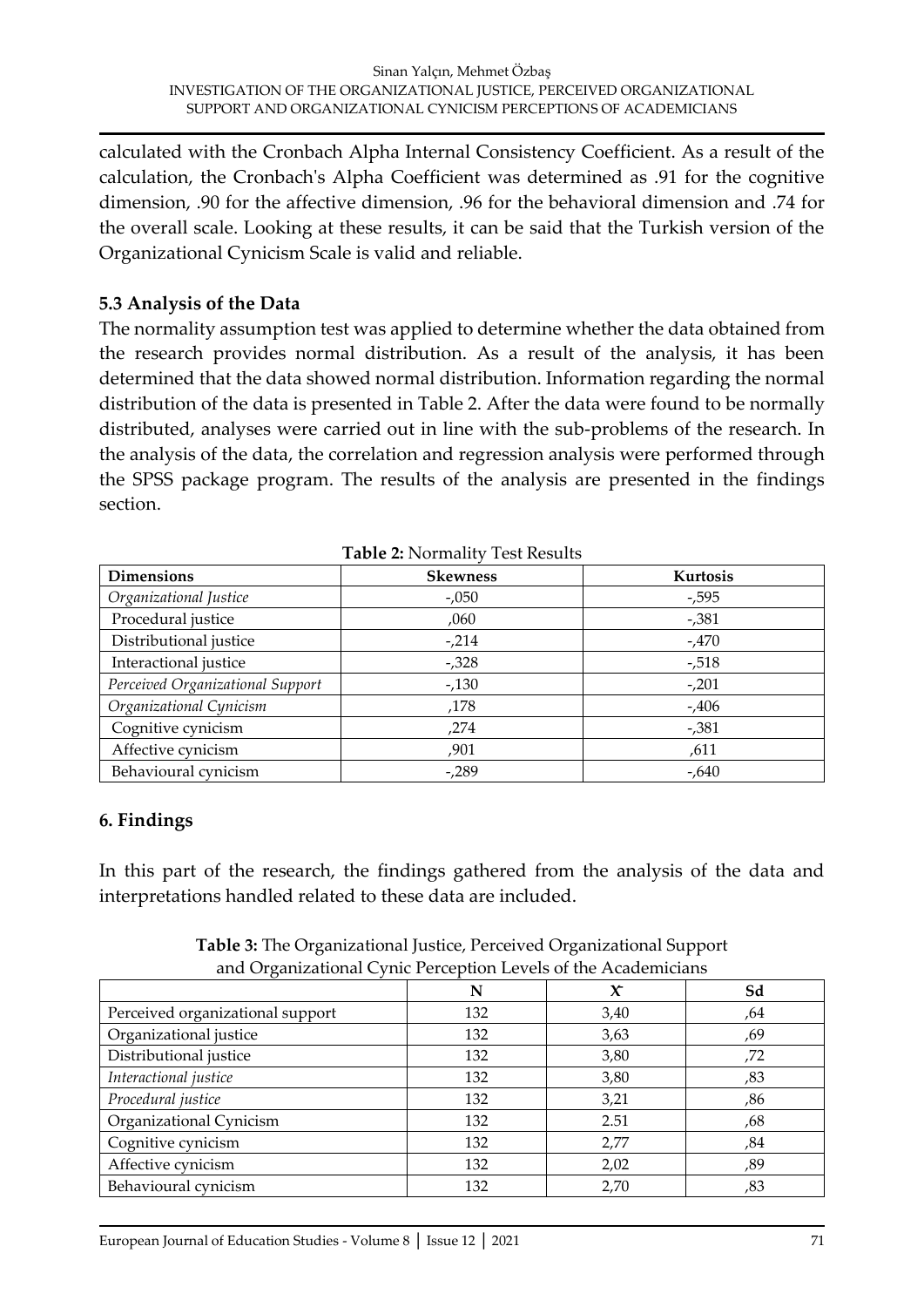As Table 3 is analysed, it can be claimed that the perceived organizational support of the academicians ( $X=3,40$ ), the organizational justice ( $X=3,63$ ), distributional justice  $(X=3,80)$  and interactional justice  $(X=3,80)$  perceptions are at a high level. Besides, the procedural justice  $(X=3,21)$ , cognitive cynicism  $(X=2,77)$  and behavioural cynicism  $(X=2,70)$  perceptions of the academicians are moderate, and their effective cynicism  $(X=2,02)$  and organizational cynicism  $(X=2,51)$  perceptions are at a low level.

According to these findings, it can be referred that the academicians got the necessary support from the organizations that they were in. It is seen that academics are managed with a fair management mentality, results and awards are distributed fairly among the staff, and academics have positive thoughts towards both their organizations and managers. It can be said that the managers communicate with the staff in the framework of respect and love. Also, academics have a moderate level of perception of running formal processes in their organizations, distributing awards and participating in decision-making processes. The answers, which were given by the academicians, generally show that they do not have negative opinions about their organizations. They do not have feelings like anger, shame, and disrespect towards their organization. In Table 4, there are analyses of the relationship between academicians' organizational justice, organizational support and cynicism perceptions.

| <b>Dimensions</b>                   |           |          | 3                                                                                      | 4      | 5 | 6 | 8 |
|-------------------------------------|-----------|----------|----------------------------------------------------------------------------------------|--------|---|---|---|
| 1. Organizational Justice           |           |          |                                                                                        |        |   |   |   |
| 2. Perceived Organizational Support | ,754**    |          |                                                                                        |        |   |   |   |
| 3. Organizational Cynicism          | $-.641**$ | $-665**$ |                                                                                        |        |   |   |   |
| 4. Procedural Justice               | ,821**    | ,657**   | $-.678**$                                                                              |        |   |   |   |
| 5. Distributional Justice           |           |          | ,761** ,561** -,410**                                                                  | ,484** |   |   |   |
| 6. Interactional Justice            | $.916**$  |          | ,671** -,520** ,595** ,592**                                                           |        |   |   |   |
| 7. Cognitive Cynicism               |           |          | $-644$ ** $-685$ ** $685$ ** $-691$ ** $-436$ ** $-504$ **                             |        |   |   |   |
| 8. Affective Cynicism               | -.491**   |          | -,486** ,798** -,459** -,386** -,405** ,540**                                          |        |   |   |   |
| 9. Behavioural Cynicism             |           |          | $-1,369^*$ , $-1,386^*$ , $731^*$ , $-1441^*$ , $-129$ , $-1316^*$ , $435^*$ , $374^*$ |        |   |   |   |

**Table 4:** The relationship between academicians' organizational justice, organizational support and cynicism perceptions

As Table 4 is analysed, it can be referred that there is positive significant relationship between the perceived organizational support and the organizational justice perceptions (R=,754) of the academicians; and negatively significant relationship between the perceived organizational support, organizational justice and the organizational cynicism perceptions (R=-,641, R=-,665). As it is evaluated in terms of the sub-dimensions, it can be claimed that there is a positive significant relationship between the sub-dimensions of the organizational justice as procedural justice  $(R=0.657)$ , distributional justice  $(R=0.561)$ and interactional justice (R=,671) dimensions and the perceived organizational support; on the other hand, there is negatively significant relationship between the organizational cynicism and the procedural justice  $(R= -1678)$ , distributional justice  $(R= -1410)$ , interactional justice (R=-,520). According to these findings, as the perceived organizational support the academicians' perceptions increase, the organizational justice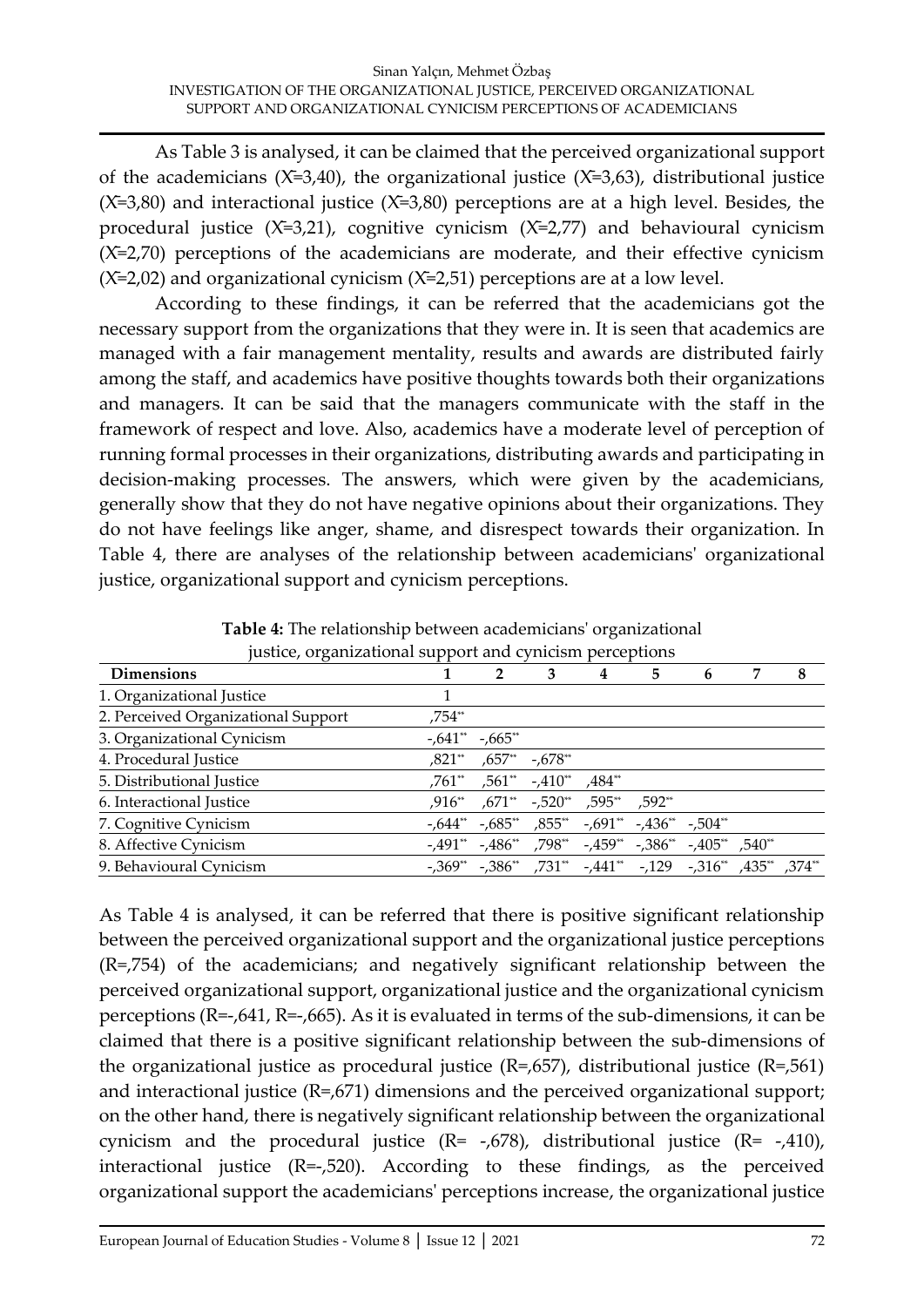perceptions increase as well, with the increase in their perceived organizational support and organizational justice perceptions, their organizational cynicism perceptions decrease. The regression analysis results related to the interpretation of the cognitive cynicism are presented in Table 5.

| Table 9. The regression analysis results related to the interpretation of the cognitive evilicism |         |                 |          |          |      |  |  |  |
|---------------------------------------------------------------------------------------------------|---------|-----------------|----------|----------|------|--|--|--|
| <b>Cognitive Cynicism</b>                                                                         | В       | SH <sub>B</sub> |          |          |      |  |  |  |
| Constant                                                                                          | 29.596  | 1,491           |          | 19.847   | ,000 |  |  |  |
| Perceived organizational support                                                                  | $-.279$ | ,059            | $-0.423$ | $-4,759$ | ,000 |  |  |  |
| Procedural justice                                                                                | $-.354$ | ,066            | $-0.433$ | $-5,387$ | ,000 |  |  |  |
| Distributional justice                                                                            | $-.021$ | ,088            | $-.018$  | $-.238$  | ,812 |  |  |  |
| Interactional justice                                                                             | ,028    | ,049            | ,049     | ,567     | ,572 |  |  |  |
| $R=0,756 R2=0,572 p=0,000$                                                                        |         |                 |          |          |      |  |  |  |

| Table 5: The regression analysis results related to the interpretation of the cognitive cynicism |  |  |  |
|--------------------------------------------------------------------------------------------------|--|--|--|
|--------------------------------------------------------------------------------------------------|--|--|--|

As Table 5 is analysed, it is seen that the organizational support is a significant predictor on the cognitive cynicism, which is the sub-dimension of organizational cynicism, and on the procedural justice which is the sub-dimension of the organizational justice; and it is understood that the perceived organizational support and the procedural justice together explain 57,2 % of the change in the variable of cognitive cynicism.

| <b>Affective Cynicism</b>        | В        | SH <sub>B</sub> |         |          |      |
|----------------------------------|----------|-----------------|---------|----------|------|
| Constant                         | 18,564   | 1,630           |         | 11,390   | ,000 |
| Perceived organizational support | $-0.142$ | ,064            | $-255$  | $-2,214$ | ,029 |
| Procedural justice               | $-146$   | ,072            | $-213$  | $-2,040$ | ,043 |
| Distributional justice           | $-117$   | ,096            | $-119$  | $-1,216$ | ,226 |
| Interactional justice            | $-.018$  | ,053            | $-.037$ | $-.334$  | ,739 |
| $R=0,531 R2=0,282 p=0,000$       |          |                 |         |          |      |

**Table 6:** The regression analysis results related to the prediction of the effective cynicism

In Table 6, the regression analysis results related to the prediction of the effective cynicism are presented. It is seen that the perceived organizational support is a significant predictor on the effective cynicism, which is the sub-dimension of organizational cynicism, and on the procedural justice, which is the sub-dimension of the organizational justice; that the perceived organizational support and procedural justice together explain the 28,2 % (R2=,282) of the change in the variable of the effective cynicism.

**Table 7:** Regression Analysis Results Related to the Prediction of the Behavioural Cynicism

| <b>Behavioural Cynicism</b>      | В      | SH <sub>B</sub> |         |          | D    |
|----------------------------------|--------|-----------------|---------|----------|------|
| Constant                         | 16,574 | 1,567           |         | 10,578   | ,000 |
| Perceived organizational support | $-112$ | ,062            | -,216   | $-1,821$ | ,071 |
| Procedural justice               | $-225$ | ,069            | $-.350$ | $-3,260$ | ,001 |
| Distributional justice           | ,198   | ,092            | ,215    | 2,140    | ,034 |
| Interactional justice            | -,040  | .051            | -,090   | -,787    | ,433 |
| $R=0,488 R2=0,239 p=0,000$       |        |                 |         |          |      |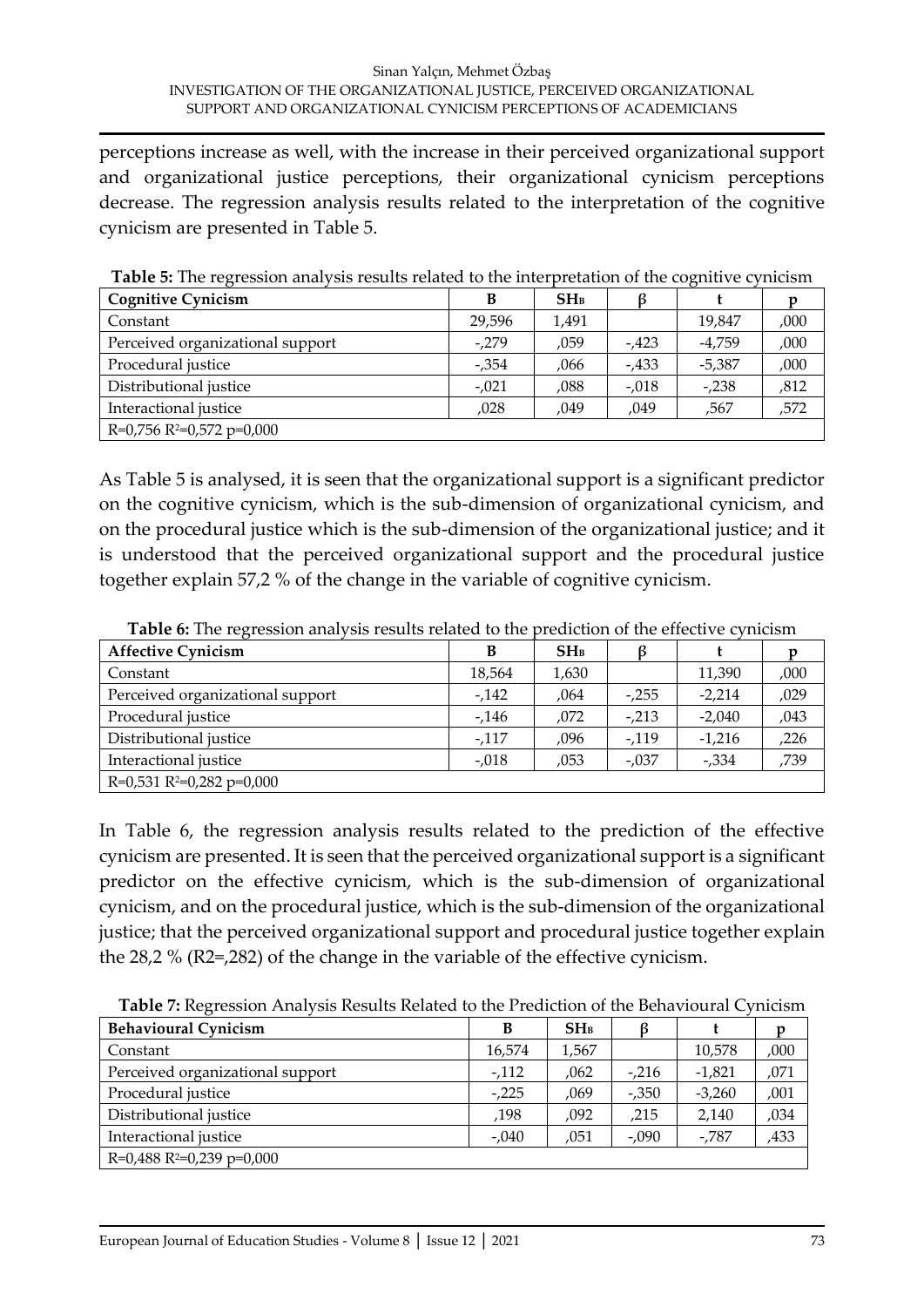In Table 7, there are the regression analysis results related to the prediction of the behavioural cynicism. The procedural justice and distributional cynicism, which are the sub-dimensions of organizational justice, are the significant predictor on the behavioural cynicism, which is the sub-dimension of the organizational cynicism; and the procedural justice and distributional justice together explain 23,9 % (R2=,239) of the change in the variable of behavioural cynicism.

| to the Frediction of the Organizational Cynneisin |         |            |         |          |      |  |  |  |
|---------------------------------------------------|---------|------------|---------|----------|------|--|--|--|
| <b>Organizational Cynicism</b>                    |         | <b>SHB</b> |         |          |      |  |  |  |
| Constant                                          | 67.641  | 3.204      |         | 21.110   | .000 |  |  |  |
| Organizational justice                            | $-.208$ | .062       | $-.324$ | $-3.372$ | .000 |  |  |  |
| Perceived organizational support                  | $-.585$ | .133       | $-.421$ | $-4.382$ | .000 |  |  |  |
| $R=0,698 R^2=0,487 p=0,000$                       |         |            |         |          |      |  |  |  |

**Table 8:** The Regression Analysis Results Related to the Prediction of the Organizational Cynicism

In Table 8, there are the regression analysis results related to the prediction of the organizational cynicism. It is seen that both the organizational justice and the perceived organizational support are the significant predictor on the organizational cynicism, and the organizational justice and perceived organizational support explain  $48.7\%$  (R<sup>2</sup>=,487) of the change in the variable of the organizational cynicism.

# **7. Discussion**

Organizational life depends primarily upon the positive perception of organizational justice, organizational trust and organizational support of staff. Staff can maintain their behaviour and desire to stay in the organization and make efforts for their organizations, as long as they feel safe. The achievement of organizations depends on their staff performance in line with their organizational goals. Among the factors that cause the performance of the staff to increase, their perception of organizational justice and the support they expect from the organization are of great importance. In this scope, providing justice within the organization and ensuring the necessary organizational support to staff is a primary function in terms of achieving organizational goals. As in all around the world, the organizational life in Turkey is significantly affected by global changes and developments, and individual and social demands. People mostly spend their lives in social organizations, along with business and professional organizations. The staff in Turkey, as a country that has adopted the culture of democracy, the staff mostly attach importance to gaining a sense of trust in organizational life. Gaining the staff's feelings of trust is about ensuring justice in the organization and positive attitudes towards them.

The following results were reached in accordance with the findings handled in this research, in which the relationship between the organizational justice, perceived organizational support and organizational cynicism perceptions of the academicians was investigated.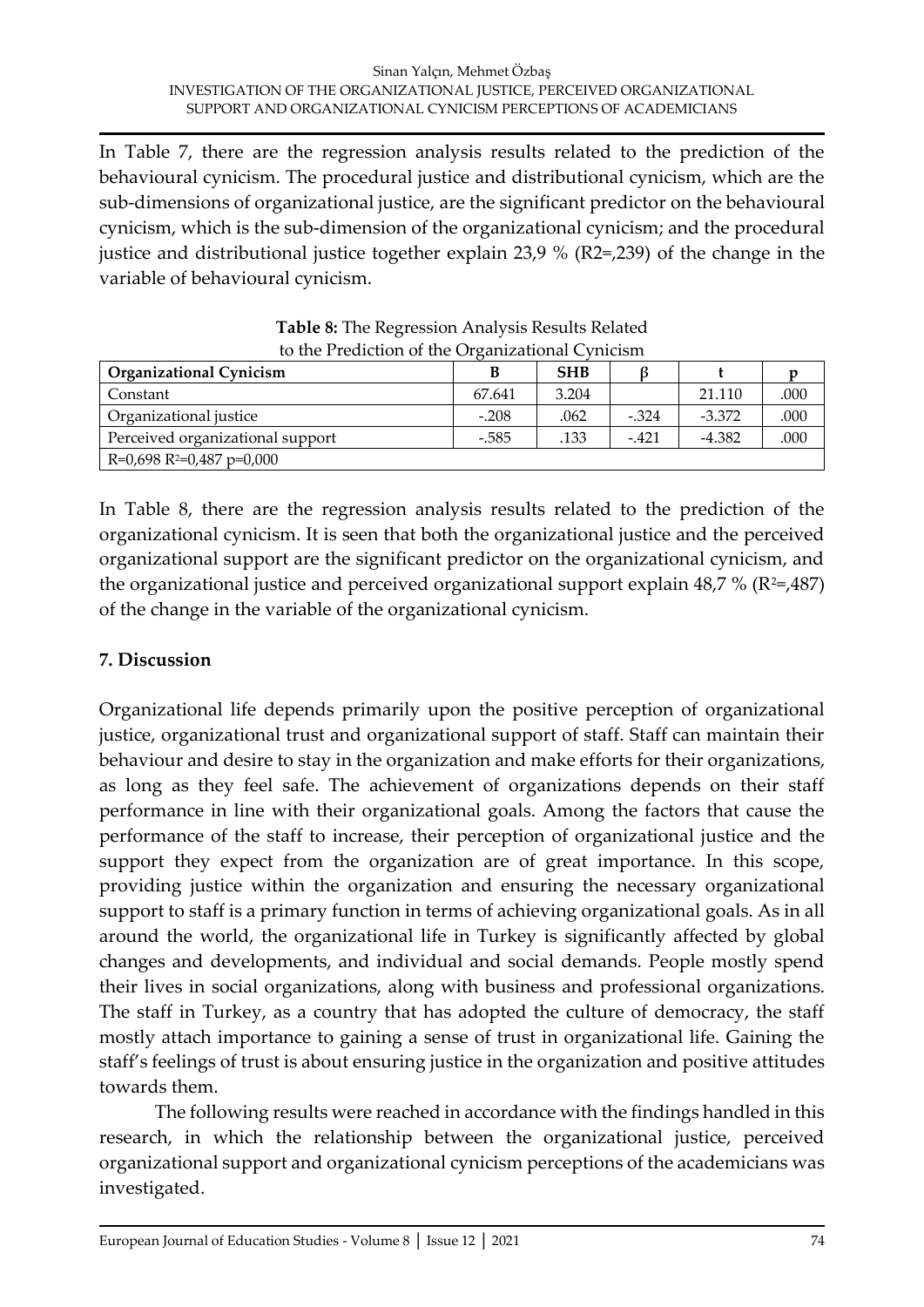According to the results gathered at the end of the research, the perceived organizational support perceptions of academicians are in a rate that can meet their expectations and in a positive direction. Depending on this result, it can be claimed that the academicians thought that they got enough support from their organizations. According to another result, it was determined that academicians' perceptions of organizational justice were higher in distributional and interactional justice dimensions. As the literature is reviewed, it is noticed that the results of the researches conducted by Yazıcıoğlu and Topaloğlu (2009), Titrek (2009), Altınkurt and Yılmaz (2010), Yılmaz (2010) support the results of this research. In addition, in another research by Turunç (2011), it was reached that the interactional justice perceptions of the staff were high; on the other hand, the procedural and distributional justice perceptions were at a moderate level. In the research by Yavuz (2010), it was found that the organizational justice perceptions of the staff in the private sector were higher compared with the public staff. In the researches conducted by Çırak (2013), Polat and Celep (2008), Baş and Şentürk (2011), it was found that the distributional, procedural and interactional justice perceptions of teachers were high. In the researches by Ünlü, Hamedoğlu and Yaman (2015), the organizational justice perceptions of teachers were at a moderate level at the dimension of the distributional justice; at a high level at the procedural and interactional dimensions. In the research by Ay and Koç (2014), the results, that the distributional and procedural justice perceptions of teachers were at a moderate level; on the other hand, the interactional justice perceptions were high, were reached. Also, in the researches by Pillai, Scandura and Williams (1999), Estreder, Rigotti, Tomas and Ramos (2020), and Berkovits (2018), the procedural justice perceptions of the staff were found to be moderate. Blakely, Andrews and Moorman (2005), Tyagi, Moses and Rana (2017) reached to the results in their studies that the participants' organizational justice perceptions were high. Hussain and Khan (2018) found in their study that the staff's procedural justice perceptions were moderate, distribution as justice perceptions were low and interactional justice perceptions were high.

In addition, it was found that the academicians' procedural justice, cognitive cynicism and behavioural cynicism perceptions were moderate, the affective cynicism and organizational cynicism perceptions were at a low level. In their study, Kalağan and Güzeller (2010) found that the organizational cynicism perceptions of teachers were moderate. In another study by Şirin (2011), Kılıç (2011), Ergen (2015), the organizational cynicism perceptions of teachers were low. Çetin, Özgan and Bozbayındır (2011), Özgan, Çetin and Külekçi (2011) found in their studies that the organizational cynicism perceptions of teachers were low. In the study by Kalağan (2009), Polat, Meydan and Tokmak (2010) carried out with academicians, the organizational cynicism perceptions of the academicians were at a moderate level. In a study on academicians by Arslan (2012), the organizational cynicism levels of the academicians were found to be low.

The results show that the academicians get support from the organizations they are in. According to the results, it can be claimed that a fair management understanding is dominant in the management process of the organizations in which academicians are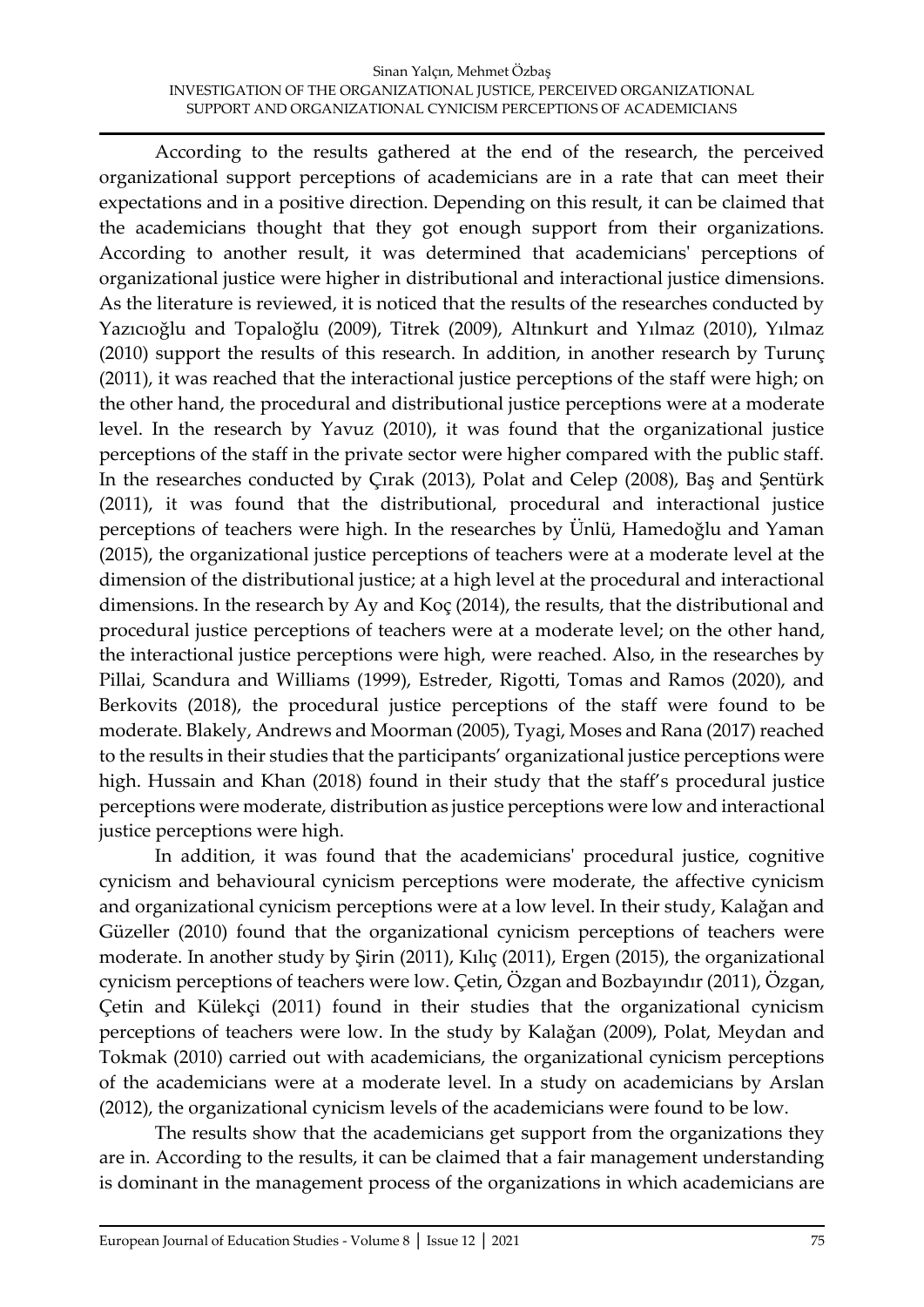in service, that the awards are distributed fairly among the staff in their organizations, academicians have positive thoughts both against their organizations and managers, and the communication process of the staff of the organization is created in the framework of mutual respect and love. Besides, it can be stated that the academicians have a moderate level perception in the organization of formal processes, distribution of awards and participation in decision-making processes. According to the answers by the academicians, it can be referred that they do not have negative thoughts about their organizations, and they do not have feelings such as anger, shame, and disrespect towards their organizations in general.

According to the results gathered from the research, it was found that there was a positive significant relationship between the academicians' perceived organizational support perceptions and organizational justice perceptions; that there was a negative significant relationship between the perceived organizational support, organizational justice and the organizational cynicism perceptions. In the studies conducted by Çetin, Özgan and Bozbayındır (2011), Efeoğlu and İplik (2011), Güzel and Ayazlar (2014), Özgen and Turunç (2017), Turgut and Agun (2016), Mavibaş and Belli (2018), Kanbur and Canbek (2018), Acaray (2019), Erturhan Işkın (2018), Şamdan and Atanur Baskan (2019), Yazıcıoğlu and Özcan Gençer (2017), it was concluded that there was a negative relationship between the organizational justice and organizational cynicism. As it is evaluated in terms of the sub-dimensions, it can be stated that there is a positive relationship between the dimensions of organizational justice, procedural justice, distributional justice and interactional justice, and perceived organizational support, and there is a negative relationship between organizational cynicism and procedural justice, distributional justice and interactional justice. According to the gathered results, it can be referred that as perceptions of perceived organizational support of academicians increase, perceptions of organizational justice also increase, and there is a decrease in their perceptions of organizational cynicism.

According to another result reached in the research, it was determined that the perceived organizational justice perceptions of the academicians and organizational support perceptions are significant predictors of organizational cynicism. This result shows similarity with the results of the study conducted by Kanbur and Canbek (2018). In the literature, in the studies by Turgut and Agun (2016), Özgen and Turunç (2017), Yazıcıoğlu and Özcan Gençer (2017), Biswas and Kapil (2017), Bernert, Armenakis, Feild and Walker (2007), Shaharruddin, Ahmad and Muhaizam Musa (2016), they found that the organizational justice is a significant predictor on the organizational cynicism. In the studies by Kerse and Karabey (2017), Peplinski (2014), it was found that the organizational cynicism was a significant predictor on the organizational cynicism. With this research conducted in Turkey, it was observed that the results gathered from the other researches demonstrate similarity with the international research results in the literature.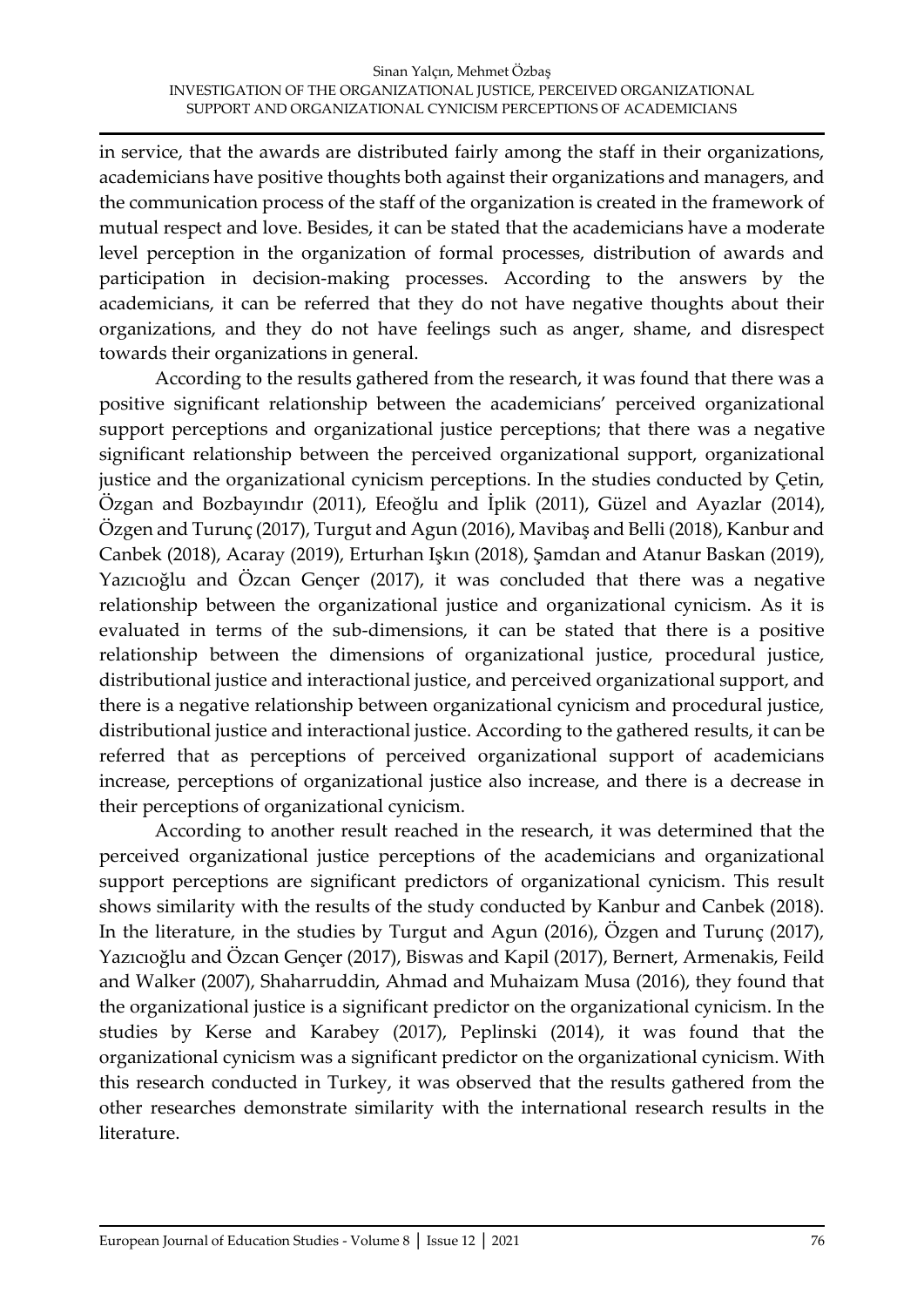#### **8. Conclusions and Recommendations**

In organizations in which the sense of justice is powerful, the negative thoughts of the staff about their organizations will decrease. When staff fail to meet their expectations, they can engage in several negative feelings, thoughts, and behaviours related to the organization. The decrease in the organizational justice perceptions of the staff will have a negative effect on many issues concerning the effectiveness and efficiency of the organization, such as a decrease in their job performance, weakening in their organizational commitment, low job satisfaction, and low motivation.

Besides, as it was evaluated in terms of the sub-dimensions of the organizational cynicism, it was concluded that academicians' perceived organizational support and procedural justice perceptions were significant predictors of their cognitive cynicism perceptions; on the other hand, their distributional justice and interactional justice perceptions were not significant predictors of cognitive cynicism.

As it was evaluated in terms of the behavioural cynicism, it was concluded that the academicians' procedural justice perceptions were significant predictors of behavioural cynicism; on the other hand, their perceived organizational support, distributed justice and interactional justice perceptions were not significant predictors of their behavioural cynicism perceptions. According to another result gathered from the research, it was found that the academicians' perceived organizational support, procedural justice, distributional justice and interactional justice perceptions were not significant predictors of effective cynicism.

It is expected that as the positive attitudes of academicians towards organizational justice increase and as they get the support they desire from their organizations, their negative thoughts towards their organizations will tend to decrease. Several factors that affect the behaviour of organizational cynicism can be mentioned. The effect of the organizational justice and perceived organizational support perceptions on the organizational cynicism was investigated in this study. Researches related to the effect of other variables on organizational cynicism can be conducted.

### **Conflict of Interest Statement**

The authors declare that there are no conflicts of interest

### **About the Authors**

**Sinan Yalçın** is working as Associate Professor at Erzincan Binali Yıldırım University in Turkey, Faculty of Education, Department of Educational Sciences, Department of Education Management. His research interests are classroom management, leadership and school administration.

**Mehmet Özbaş** is working as a Professor Doctor in Erzincan Binali Yıldırım University, Faculty of Education, Department of Educational Sciences, Department of Education Management. His research interests are classroom management, leadership, school administration, disadvantaged children, absenteeism.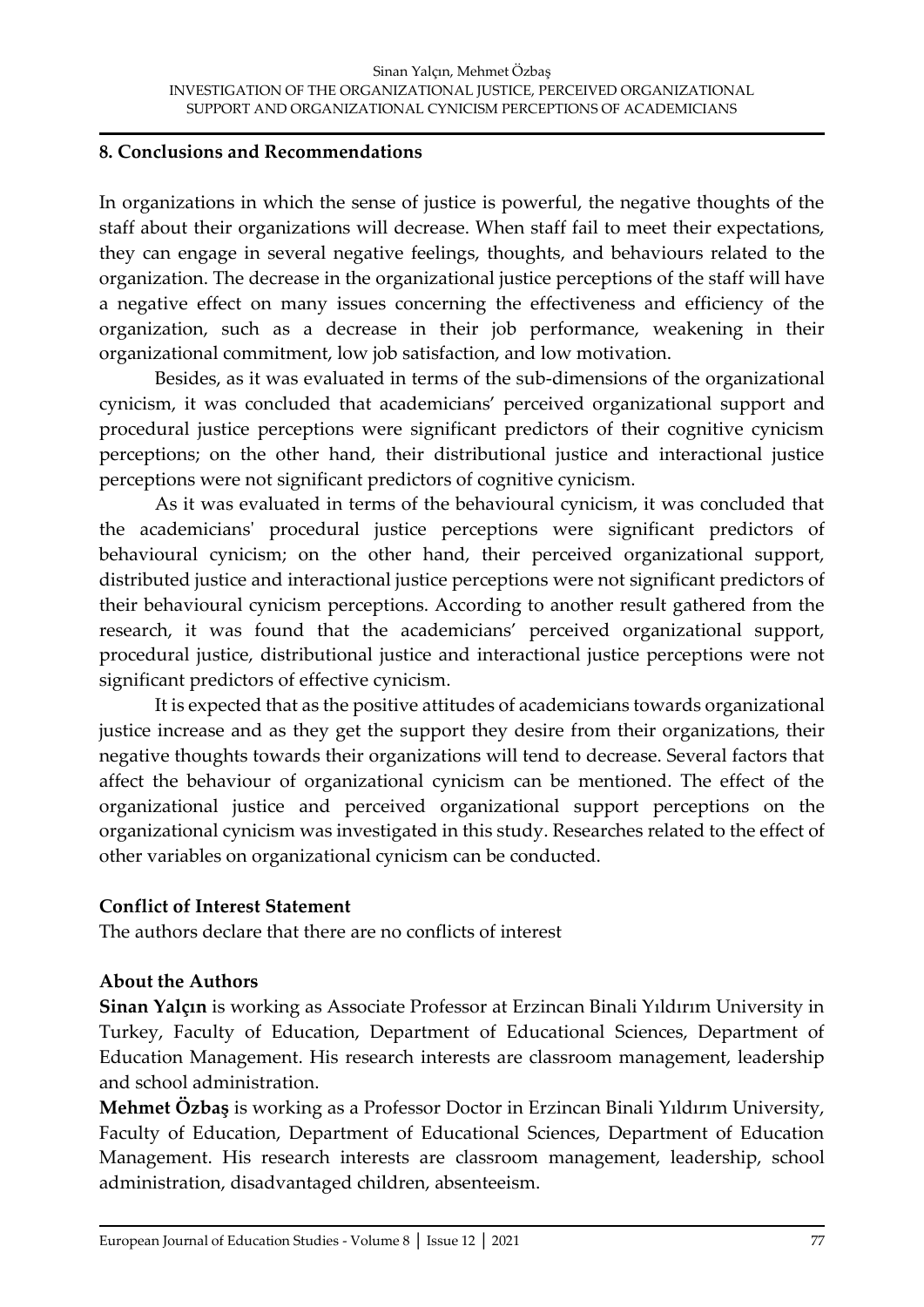#### **References**

- Acaray, A. (2019). The moderating effect of power distance on organizational justice and organizational cynicism. International Journal of Economic and Administrative Studies, 24, pp. 197-214.
- Akdemir, B., Kırmızıgül, B. & Zengin, Y. (2016). The relationship between organization cynicsm and job performance: a research. Journal of Kahramanmaraş Sütçü İmam University Faculty of Economics and Administrative Sciences, 6(2), pp. 115-130.
- Akın, M. (2008). The effects of organizational support, social support and work/family conflicts on life satisfaction. Journal of Social Sciences Institute of Erciyes University, 25, pp. 141-170.
- Altınkurt, Y. & Yılmaz, K. (2010). Examining the relationship between management by values and organizational justice by secondary school teachers' perceptions. Educational Administration: Theory and Practice, 16(4), pp. 463-484.
- Altınöz, M., Çöp, S. & Sığındı, Taner. (2010). Relationship between perceived organizational commitment and organizational cynicism: a research on four and five star accommodation establishments in Ankara Selcuk University Faculty of Economics and Administrative Sciences Journal of Social and Economic Research, 11(21), pp. 285-315.
- Andersson, L. (1996). Employee cynicism: an examination using a contract violation framework. Human Relations, 49, 1397-1418.
- Andersson, L. M. & Bateman, T. S. (1997). Cynicism in the Workplace: Some Causes and Effects. The Journal of Organizational Behavior, 18, pp. 449-470.
- Arslan, E. T. (2012). Cynicism and organizational cynicism trends of academicians at Suleyman Demirel university faculty of economics and administrative sciences. Journal of Doğuş University, 13(1), pp. 12-27.
- Ay, G., & Koç, H. (2014). Determine the Relation between Perception of Organizational Justice and Level of Organizational Commitment: Study Case of Teachers. Journal of Business Research, 6(2), pp. 67-90.
- Bal, V. (2014). Relations of Organizational Justice and Organizational Commitment: A Research in Educational Institutions in Manisa. Journal of Aksaray University Faculty of Economics and Administrative Sciences, 6 (1), 1-9.
- Baş, G. & Şentürk, C. (2011). Elementary School Teachers' Perceptions of Organisational Justice, Organizational Citizenship Behaviours and Organisational Trust. Educational Administration: Theory and Practice, 17(1), pp. 29-62.
- Bedük, A. (2014). Organizational psychology (2. Edition). Konya: Atlas Academy.
- Bernerth, J. B., Armenakis, A. A., Feild, H. S., & Walker, H. J. (2007). Justice, cynicism, and commitment: A study of important organizational change variables. The Journal of Applied Behavioral Science, 43 (3), 303-326.
- Biswas, S., & Kapil, K. (2017). Linking perceived organizational support and organizational justice to employees' in-role performance and organizational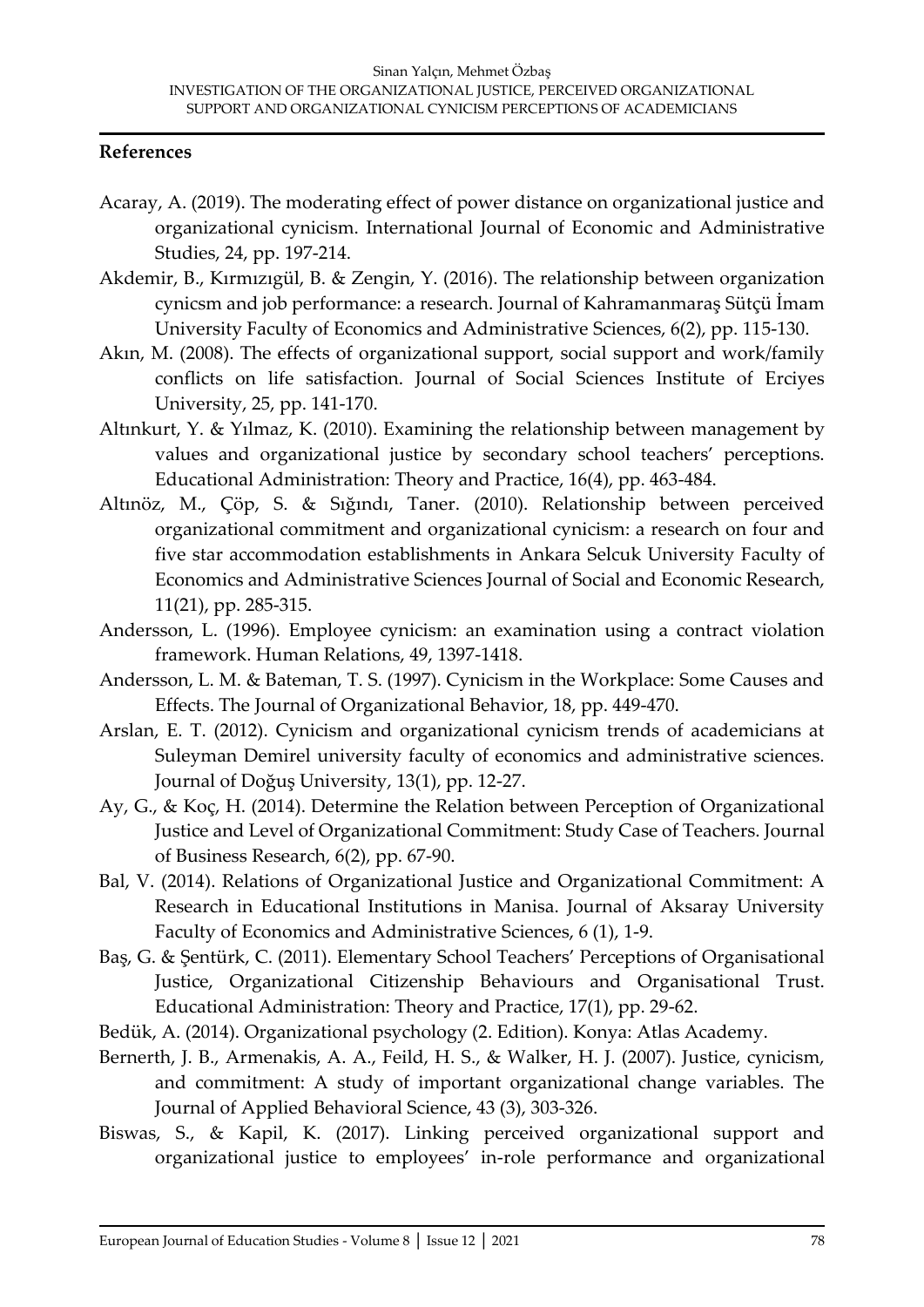cynicism through organizational trust. Journal of Management Development, 36 (5), pp. 696-711.

- Blakely, G. L., Andrews, M. C. & Moorman, R. H. (2005). The moderating effects of equity sensitivity on the relationship between organizational justice and organizational citizenship behaviors. Journal of Business and Psychology, 20(2), pp. 259-273.
- Byrne, Z. S. & Hochwarter, W. A. (2007). Perceived Organizational Support and Performance Relationships Across Levels of Organizational Cynicism. Journal of Managerial Psychology, 23(1), pp. 54-72.
- Çakmak, K.Ö. (2005). Organizational justice perception in performance evaluation systems and a case study. Unpublished Master Thesis. Istanbul University Institute of Health Sciences. Istanbul Turkey.
- Çetin, B., Özgan, H. & Bozbayındır, F. (2013). Examining the relationship between primary school teachers' perception of organizational justice and cynicism. Journal of Academic View, 37, pp. 1-20.
- Çırak, S. (2013). Perception organizational justice of primary school teachers. Unpublished Master's Thesis, Hacettepe University Institute of Social Sciences, Ankara / Turkey.
- Dean Jr, J. W., Brandes, P. & Dharwadkar, R. (1998). Note organizational cynicism. The Academy of Management Review, 23, pp. 341-352.
- Demir, M. (2010). The effects of emotional intelligence on human resources selection: A research on managers of accommodation enterprises. International Journal of Human Sciences, 7(1), pp. 1066-1081.
- Dishon-Berkovits, M. (2018). The role of organizational justice and stress in predicting job burnout. Journal of Career Development, 45(5), pp. 411-424.
- Efeoğlu, İ. E. & İplik, E. (2011). An application in the pharmaceuticals sector to determine the effects of the perceived organizational justice on organizational synthesis. Journal of Çukurova University Institute of Social Sciences, 20(3), pp. 343-360.
- Ergen, S. (2015). The relationship between teachers' organizational cynicism levels and organizational commitment. Unpublished Master's Thesis, Gazi University, Institute of Educational Sciences, Ankara / Turkey.
- Erturhan Işkın, H. (2018). The impact of organizational justice on organizational citizenship, organizational cynicism and organizational revenge. Unpublished Doctoral Thesis. Cumhuriyet University Institute of Social Sciences, Sivas.
- Eryeşil, K. ve Fındık, M. (2011). Organizational cynicism. (Ed: Aykut Bedük). Organizational psychology: new approaches, current issues (pp. 97-118). Konya: Atlas Academy.
- Estreder, Y., Rigotti, T., Tomás, I. & Ramos, J. (2020). Psychological contract and organizational justice: The role of normative contract. Employee Relations, 42(1), pp. 17-34.
- Giray, M. D. & Sahin, D. N. (2012). Perceived Organizational, Manager and Colleagues Support Scales: Validity and Reliability Study. Turkish Psychology Articles, 15(30), pp. 1-9.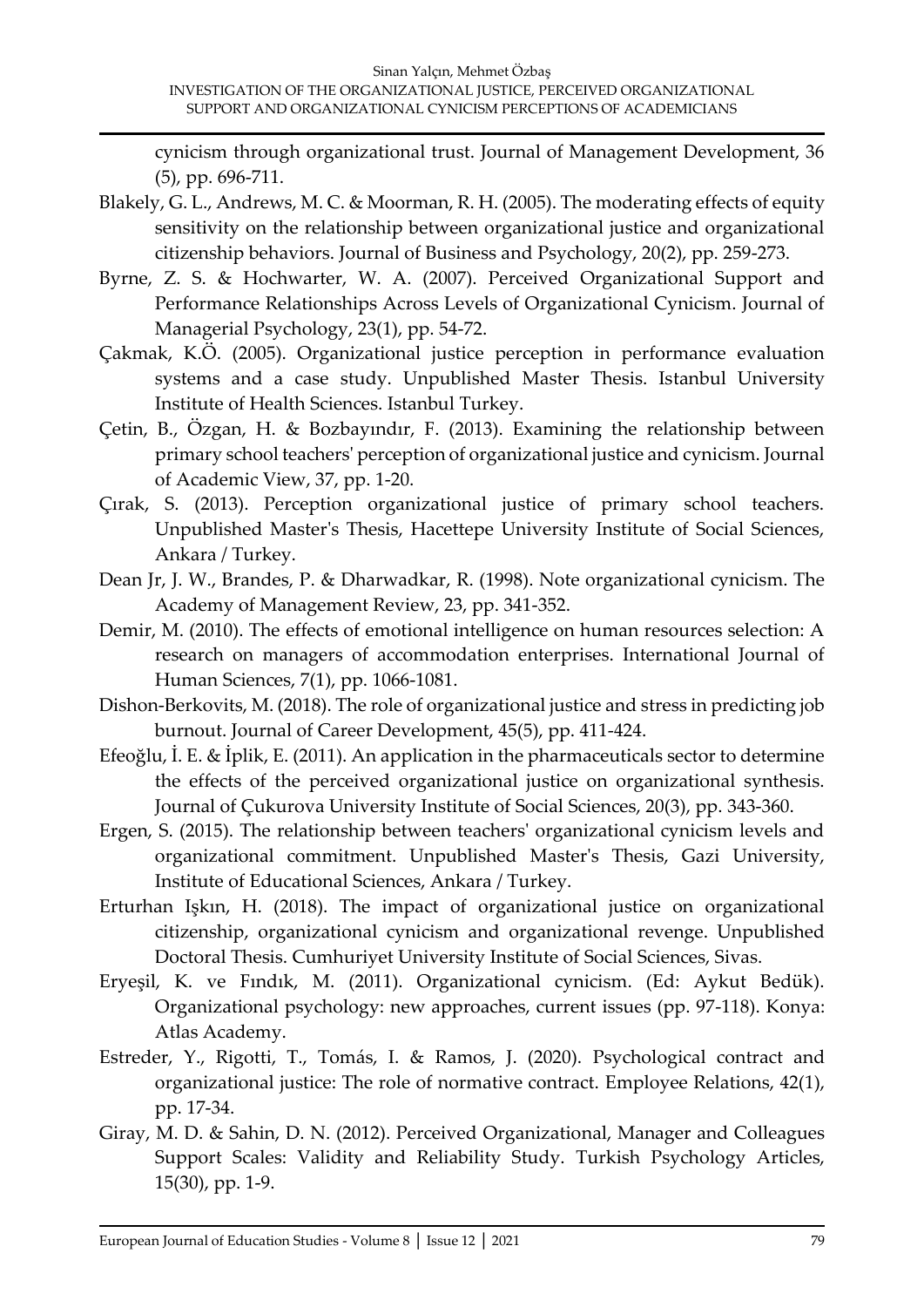- Güneş, A. M. & Buluç, B. (2012). The relationship between transformer leadership and organizational justice in primary schools. Turkish Journal of Educational Sciences, 10(3), 411-437.
- Güzel, B. & Ayazlar, G. (2014). The Effect of Organizational Justice Towards Organizational Cynicism and Job Quit Intentions: A Research on Hotels. Journal of Karamanoğlu Mehmetbey University Social and Economic Research, 16(26), pp. 133-142.
- Helvacı, M. A. & Çetin, A. (2012). Determining the organizational cynicism levels of teachers working in primary schools. Turkish Studies, 7(3), pp. 1475-1497.
- Hussain, M. & Khan, M. S. (2018). Organizational justice and turnover intentions: probing the Pakistani print media sector. In Evidence-based HRM: a Global Forum for Empirical Scholarship. Emerald Publishing Limited.
- İçerli, L. (2010). Organizational justice: a theoretical approach. Journal of Entrepreneurship and Development, 5 (1), 67-92.
- Kalağan, G. (2009). The relationship between research assistants' perceptions of organizational support and organizational cynicism. Unpublished Master's Thesis, Akdeniz University Institute of Social Sciences, Antalya.
- Kalağan, G. & Güzeller, C. O. (2010). The Organizational Cynicism Levels of the Teachers. Pamukkale University Journal of Education, 27, pp. 83-97.
- Kanbur E. & Canbek M. (2018). The effect of perceived organizational justice on organizational cynicism: mediating role of perceived organizational support. Business & Management Studies: An International Journal, 6(3), pp. 36-57.
- Karacaoğlu, K. & İnce, F. (2012). Reliability and validity of the Turkish version of brandes, dharwadkar, and dean's (1999) organizational cynicism scale: The Case of Organized Industrial Zone, Kayseri: Business and Economics Research Journal, 3(2), pp. 77-92.
- Kasalak, G. & Aksu, M. B. (2014). The relationship between perceived organizational support and organizational cynicism of research assistants. Educational Sciences: Theory & Practice, 14(1), pp. 125-133.
- Kerse, G., & Karabey, C. N. (2017). The effects of perceived organizational support on organizational identification: the mediating role of organizational cynicism. MANAS Journal of Social Studies, 6 (4), 375-398.
- Kılıç, Ş. (2011). The relationship between organizational cynicism and organizational commitment levels of primary school teachers (Keçiören ilçesi örneği). Unpublished Master Thesis. Hacettepe University, Institute of Educational Sciences. Ankara Turkey.
- Koçoğlu, M. (2014). Cynicism as a mediator of relations between job stress and work alienation a study from a developing country Turkey, Global Business and Management Research an International Journal, 6(1), pp. 24-36.
- Mavibaş, M. & Belli, E. (2018). The investigation of organizational justice perception and organizational cynicism attitudes of the academic personnel in the faculties of sports science. ETU Journal of Social Sciences Institute, 3(6), pp. 121-133.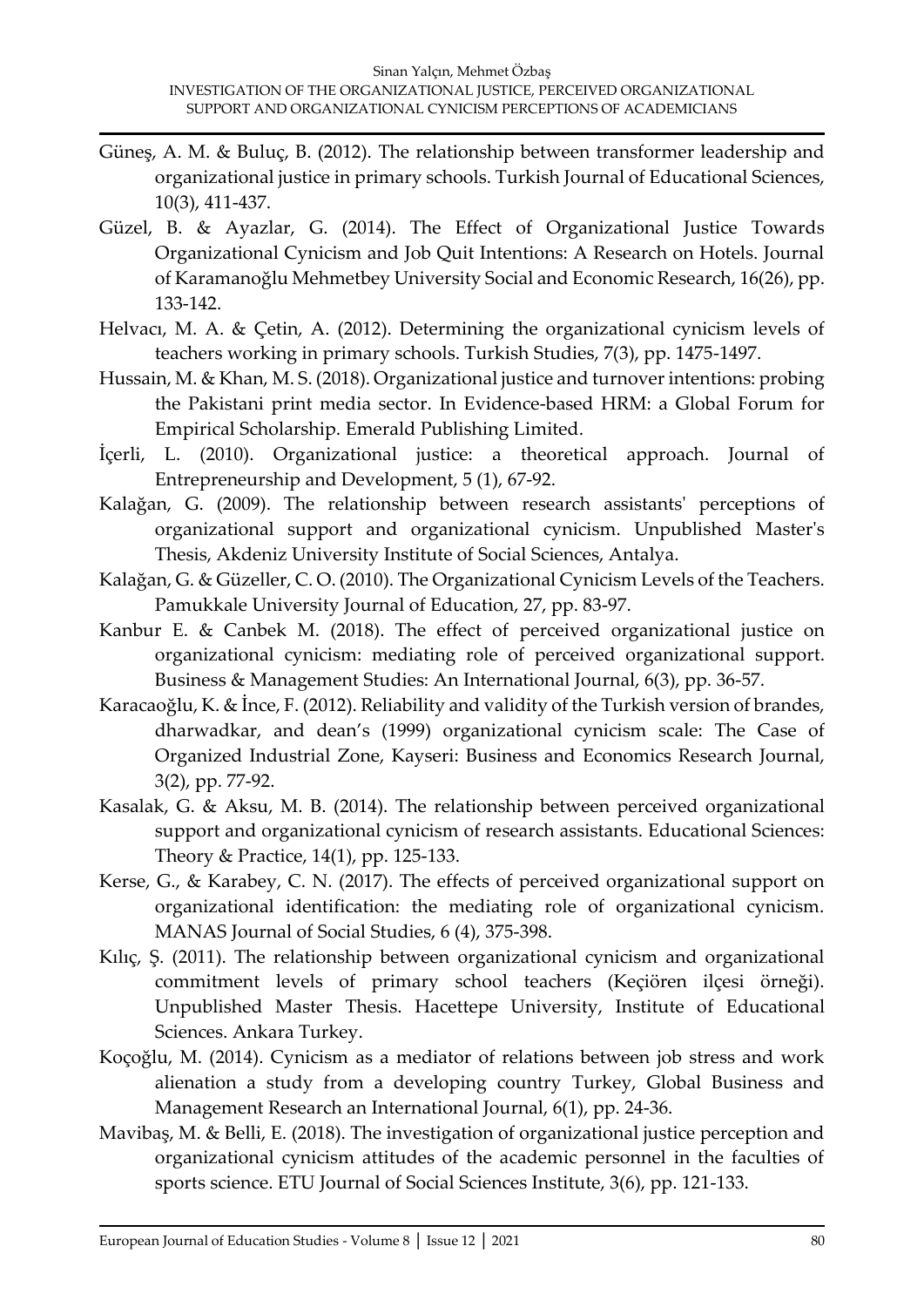- Mete, Y. A. (2013). Relationship between organizational cynicism and ethical leadership behaviour: a study at higher education, Procedia – Social and Behavioral Sciences, 89, pp. 476–483.
- Naus, F., Iterson, A. & Roe, R. (2007). Organizational cynicism: Extending the exit, voice, loyalty, and neglect model of employees' responses to adverse conditions in the workplace. Human Relations, 60(5), pp. 683-718.
- Neves, P. (2012). Organizational cynicism: Spillover effects on supervisor–subordinate relationships and performance. The Leadership Quarterly, 23, pp. 965–976.
- Örücü, E. & Özafşarlıoğlu, S. (2013). The influence of organizational justice on the turnover intention: a study in the republic of South Africa. Mustafa Kemal University Journal of Social Sciences Institute, 10(23), pp. 335-358.
- Özbek, M. F. & Kosa, G. (2009). The influence of affective commitment, organizational support, upper management support and empowerment on service quality: a study of bank employees in Kyrgyzstan: Journal of Erciyes University Faculty of Economics and Administrative Sciences, 34, pp. 189–212.
- Özdevecioğlu, M. (2003). A research to determine the relationships between perceived organizational support and organizational commitment. Journal of Dokuz Eylul University Faculty of Economics and Administrative Sciences, 18(2), pp. 113-130.
- Özgan, H., Çetin, B. & Külekçi, E. (2011). Observing primary education grade teachers' organizational cynicism levels according to some specific variables. Journal of Social Sciences Research, 17, pp. 69-84.
- Özgen, F. Ö. & Turunç, Ö. (2017). the role of person organization fit in the relationship of cynicism and organizational justice a research in education sector. International Journal of Economics and Administrative Sciences, 3(2), pp. 80-96.
- Özgener, Ş., Öğüt, A. & Kaplan, M. (2008). A new paradigm in employee-employer relations: Organizational cynicism. Editörler: M. Özdevecioğlu & H. Karadal. Selected topics in organizational behavior, dark aspects of organizations and efficiency reducing behavior (pp. 53-72). Ankara: İlke Publishing.
- Peplinski, M. S. (2014). Perceived organizational support, organizational cynicism and employee well-being. Thesis, Master of Applied Psychology (MAppPsy). University of Waikato. Hamilton, New Zealand.
- Pillai, R., Scandura, T. A. & Williams, E. A. (1999). Leadership and organizational justice: Similarities and differences across cultures. Journal of International Business Studies, 30(4), pp. 763-779.
- Meydan, C. H. Polat, M., & Tokmak, İ. (2010). The effect of empowerment perception on organizational identification: a study on public sector. Science Journal of Turkish Military Academy, 20(1), pp. 37-60.
- Polat, S. & Celep, C. (2008). Perceptions of Secondary School Teachers on Organizational Justice, Organizational Trust, Organizational Citizenship Behaviors. Educational Administration: Theory and Practice, 54, pp. 307-331.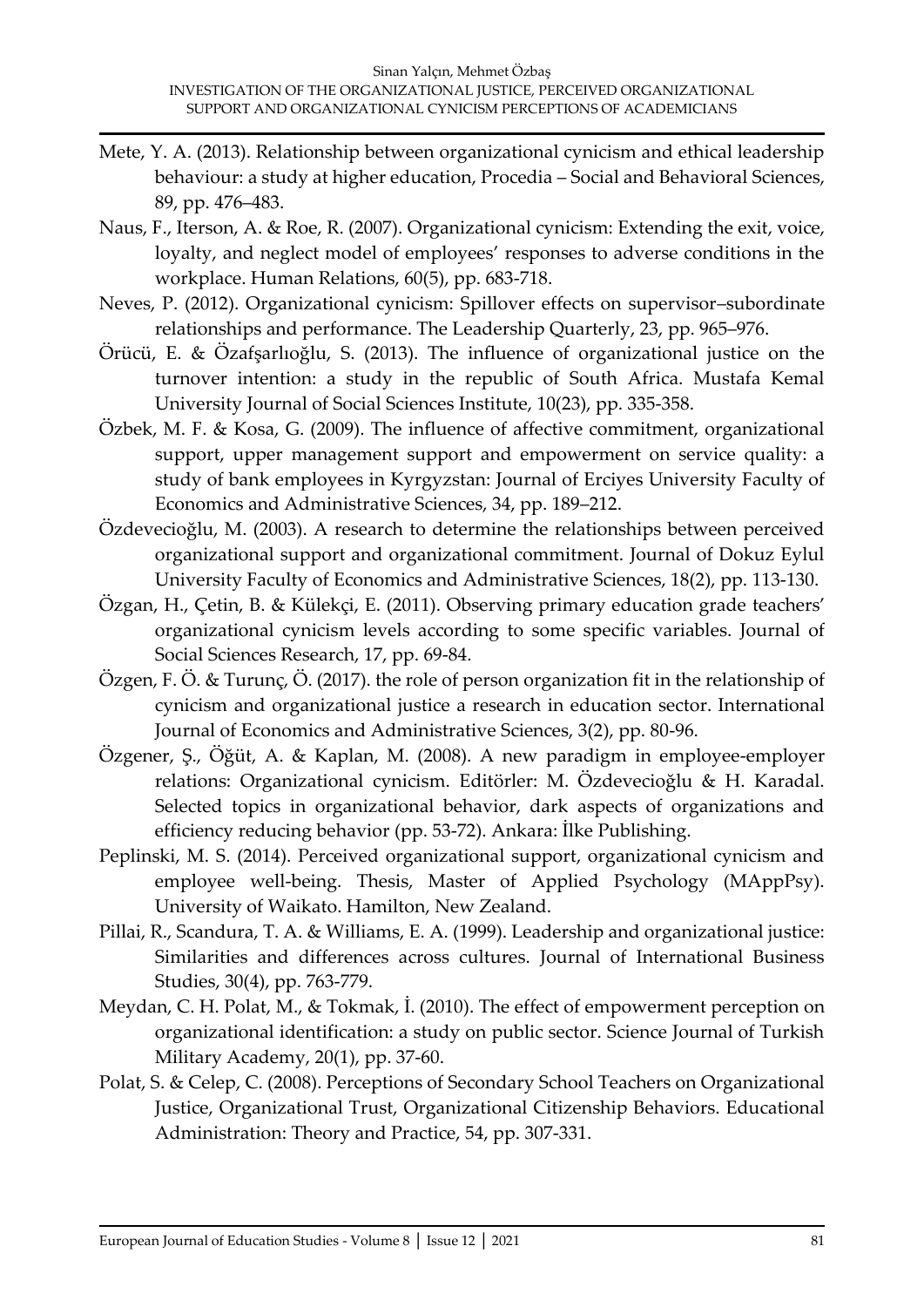- Shaharruddin, S., Ahmad, F. & Musa, M. M. (2016). Cynicism in organizations: does organizational justice matter? International Journal of Research in Business Studies and Management, 3 (2), 49-60.
- Şamdan, T. ve Atanur Başkan, G. (2019). An Analysis of the Relationship between Organizational Justice and Organizational Cynicism According to the Perceptions of Teachers. Pamukkale University Journal of Education Faculty, 47, ss. 17-40.
- Şirin, E. (2011). The relationship between teachers' perceptions of school culture and organizational cynicism attitudes in primary schools. Unpublished Master Thesis. Yeditepe University, Institute of Social Sciences, Istanbul / Turkey.
- Titrek, O. (2009). The level of organizational justice in schools according to school types. International Journal of Human Sciences, 6(2), pp. 551-573.
- Tokgöz, N. & Yılmaz, H. (2008). Organizational cynicism: an investigation on hotel organizations in Eskisehir and Alanya. Anadolu University Journal of Social Sciences, 8(2), pp. 283- 305.
- Torun, A. ve Üçok, D. (2014). The effects of negative attitudes and expectations on burnout: a study on cynical attitudes and perceived psychological contract breach. Atatürk University Journal of Economics and Administrative Sciences, 28(1), pp. 231-250.
- Turgut, T. & Agun, H. (2016). The Relationship between Organizational Justice and Organizational Cynicism: The Mediating Role of Psychological Capital and Employee Voice. Journal of Behavior at Work, 1(1), 15-26.
- Turunç, Ö. (2011). The effect of organizatıonal justice and organizational identification on employee's turnover intention: the mediating effect of organizational identification. Is, guc" industrial relations and human resources journal, 13(1), pp. 143-166.
- Tyagi, N., Moses, D. & Rana, S. (2017). Influence of organizational justice on managerial effectiveness in institutions of higher learning. Productivity, 58(3), pp. 286-299.
- Ünlü, Y., Hamedoğlu, M. A. & Yaman, E. (2015). The relationship between perceived organizational justice and organizational silence level of teachers. Sakarya University Journal of Education, 5( 2), pp. 140-157.
- Yavuz, E. (2010). A comparative study on organizational justice perception of public and private sector workers. Dogus University Journal, 11(2), pp. 302-312.
- Yazıcıoğlu, İ. & Gençer, E. Ö. (2017). The effect of organizational justice perception on cynicism: a research in vocational school of state universities. Journal of Business Research, 9(4), pp. 106-119.
- Yazıcıoğlu, İ. & Topaloğlu, I. G. (2009). Relationship between organizational justice and commitment: a case study in accommodation establishments. Journal of Business Research, 1(1), pp. 3-16.
- Yılmaz, K. (2010). Organizational justice perceptions of teachers working in public secondary schools. Educational Sciences in Theory and Practice, 10(1), pp. 579-616.